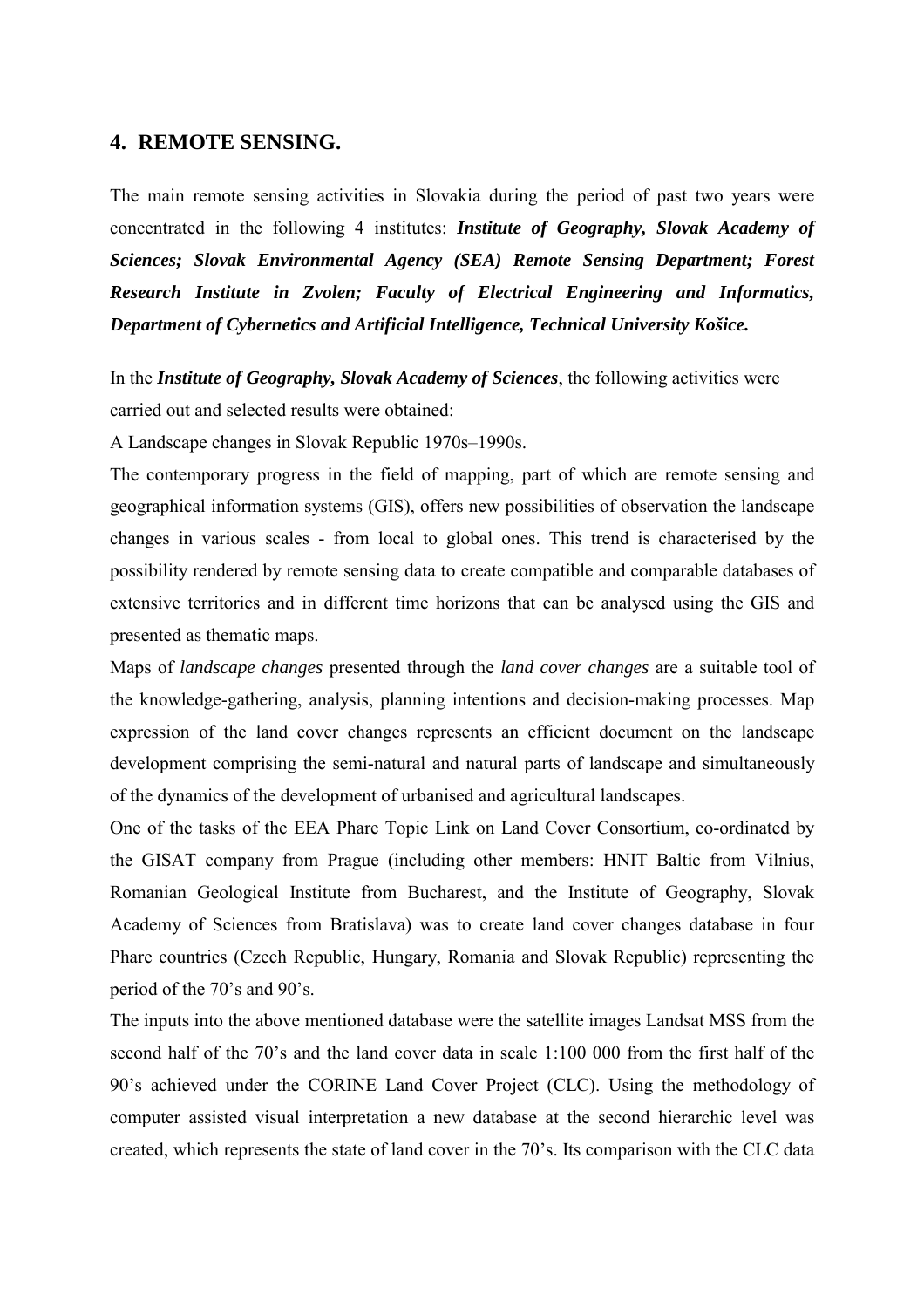from the 90's led to creation of database of the land cover changes which took place in the territory of Slovakia over the period of approximately fifteen years.

The area of the identified landscape changes was 315 000 ha representing 6.4 % of the total area of the country (4 905 174 ha). Obtained results have shown the most extensive type ofchange in the period of the 1970s/1990s were areas of intensification of agriculture, deforestation and intensification of agriculture.



Fig. 10. The spatial intensity of landscape changes identified in Slovakia

b. Using CLC database for soil water erosion risk assessment in Slovak Republic

Soil water erosion is usually a complex process involving a number of contributing factors. The contemporary hardware/software possibilities, as well as new methodical approaches, enable to integrate effectively large data sets and to analyse this process at different levels of complexity.

In 1996 the Institute of Geography SAS in co-operation with Soil Fertility Research Institute were involved in Phare MERA Land Degradation project. In the frame of it the soil water erosion risk assessment at regional scale (1:500 000) was realised. The two aspects were studied - *potential soil erosion risk* (indicates the inherent susceptibility of land to erosion irrespective of existing land cover) and *actual soil erosion risk* (refers to estimated present risk, taking into account contemporary land cover and management practices that modify potential erosion risk).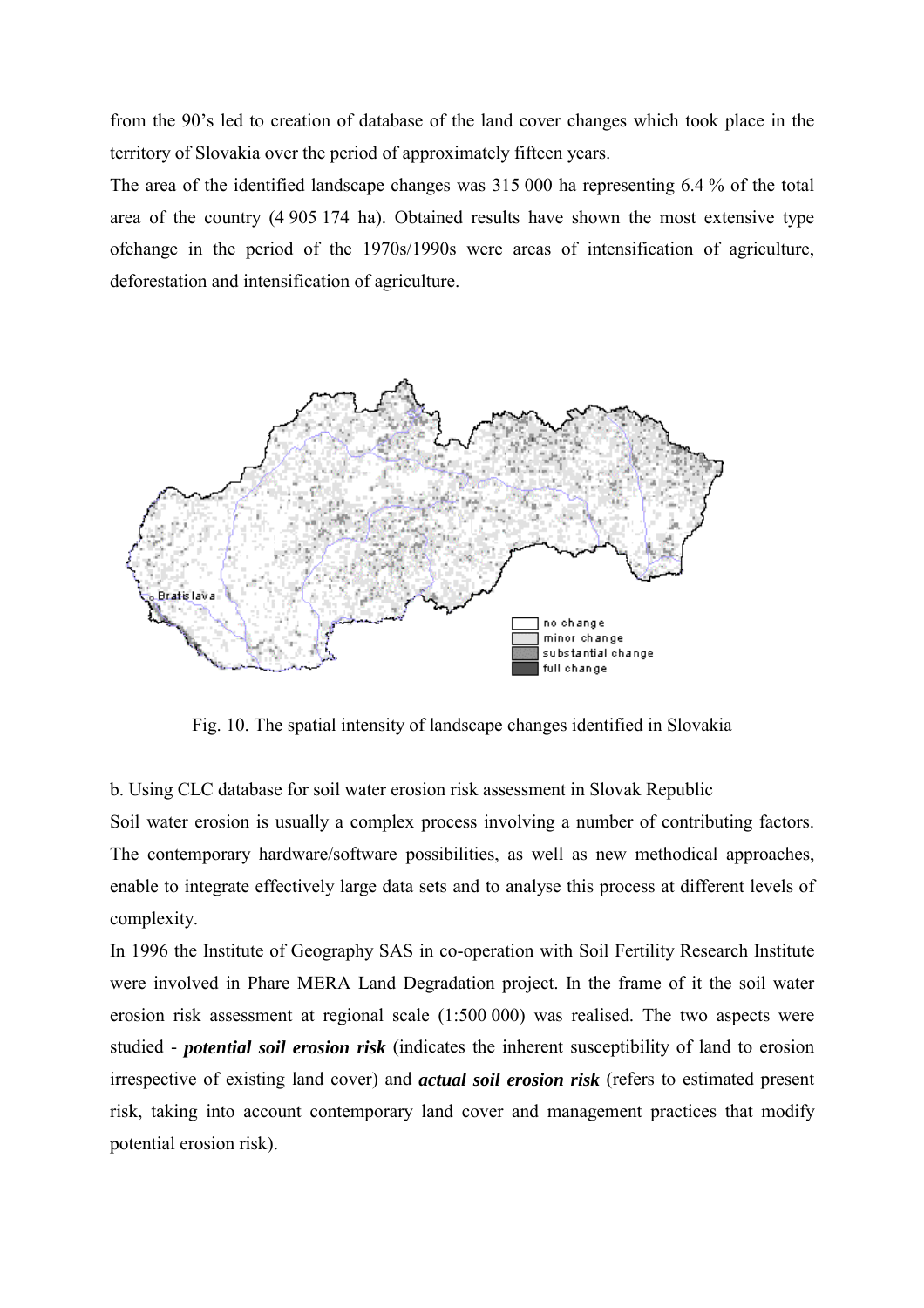The modification of Wischmeier and Smith's USLE model was applied for computation of soil erosion risk as the product of *rainfall erosivity* (R factor), *soil erodibility* (K factor), *topographic potential* (S factor) and *protective function of land cover* (C factor). The assessment methodology for the whole country was carried out in two steps - calculation of the *potential soil erosion risk* (E<sub>P</sub>) and *actual erosion risk* ( $E_A$ ). The applied procedure can be expressed in simple empirical formulae:

- potential soil erosion risk Ep=R.K.S
- actual soil erosion risk  $E_A = E_P.C$

The first three input parameters (R, K and S factors) were derived from the climatic data, soil maps and digital elevation model. The CORINE Land Cover database at scale 1:100 000 was considered to be valuable information source for estimation the C factor. To derive the C factor the land cover classes (total 31 in the territory of Slovakia) were reclassified and applied in the model.

The results have confirmed that GIS data integration and analysis is an efficient approach for obtaining information on spatial variability of environmental risks (namely soil water erosion) at regional scale. They also revealed that more than 75 % of the territory of Slovakia is potentially endangered by soil erosion risk. A relative good protective function of forests subdues soil erosion in the mountains. Due to agricultural land management the highest actual erosion risk occurs in hillylands and intramountainous basins.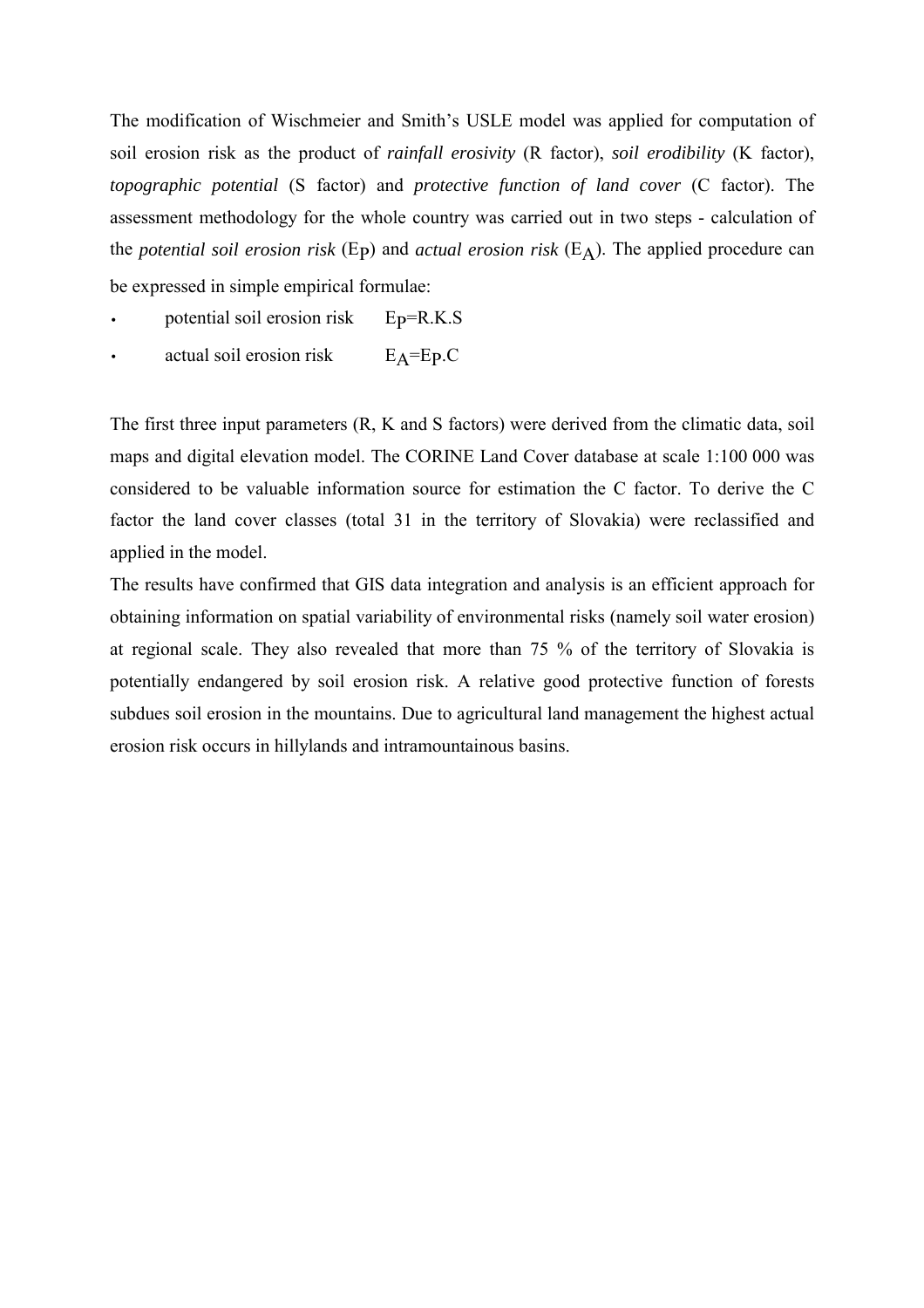**Actual Soil Water Erosion Risk in Slovak Republic** 



Fig. 11. Actual soil erosion risk in Slovakia

### c. CORINE Land Cover Tourist Map of Slovakia

This map, which was produced at scale 1:500 000, is a specific example of combining thirty CORINE land cover classes identified in Slovakia with selected elements of topographic maps (e.g., communications, river networks, representative toponymy) and information of tourist importance (e.g., sites of special natural and cultural interest). Combining these sets of information significantly enhances the tourist attractiveness of the corresponding types of land cover and simultaneously increases awareness of the landscape (especially the links between the physiognomic and functional characteristics).

Through characterised map, visitors form their first impressions of the landscape, its use and its spatial organisation. Spatial differentiation and the size, shape and density of settlements indicate the concentrations (nodes) of social and economic activities. Agricultural areas, particularly arable land, relate closely to natural soil and terrain conditions - and winegrowing areas even more so, while simultaneously evoking the idea of hospitality and good regional wines. Large expanses of forest with their zonal differentiation (broad-leaved, mixed or coniferous; dwarf pine giving way to alpine meadows) can indicate the size of mountain chains, height above sea level, terrain elevation, as well as possible hunting, leisure and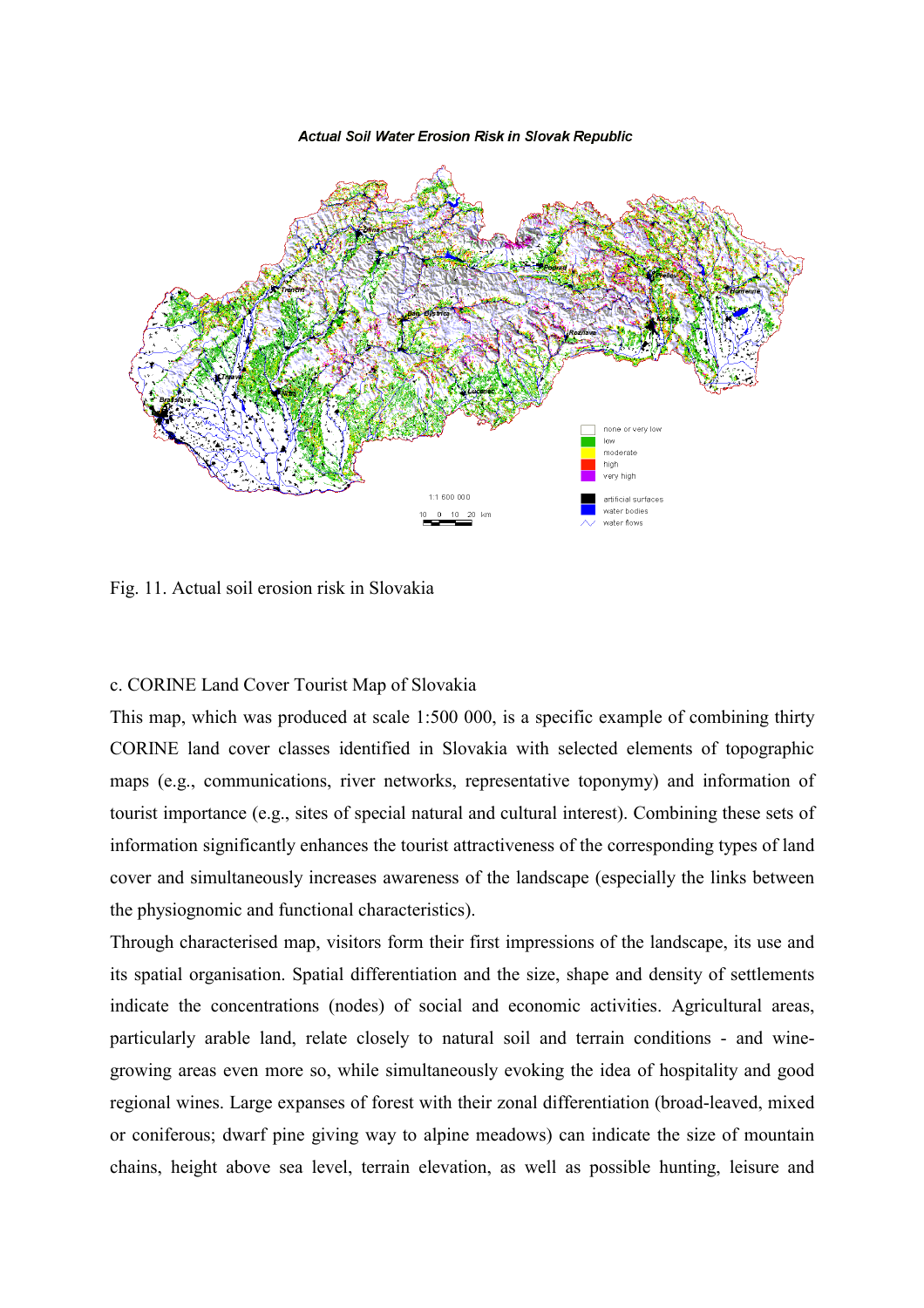recreation areas. Water bodies also suggest the attractiveness of the landscape for recreation purposes, while a potential for tracking and alpinism is promised by klippe terrain above alpine meadows.

Publishing the *CORINE land cover tourist map of Slovakia* at scale 1:500 000 demonstrates that the graphical output of the CORINE land cover database (which represents part of the European environmental database) can be used in combination with other thematic contents (e.g., those of a popular, cultural-recreational, or similar nature) for the benefit of a wide public.

Map was published in 1996 by the Institute of Geography of the Slovak Academy of Sciences in cooperation with the Institute of Geodesy and Cartography, Bratislava with financial support of the European Commission (Phare programme).

In the *Slovak Environmental Agency (SEA), Remote Sensing Department in Banska Bystrica, supervised by the Slovak Ministry of Environment*, the main activities in 1998- 1999 were devoted to the following projects:

### a. DGPS service for environmental and GIS applications

Since 1997 regular DGPS service on working days since September 1999 daily 24 hour DGPS service based on LEICA reference station situated in Banska Bystrica (central Slovakia + circle buffer 400km perimeter) plus 6 mobile TOPCON Turbo GPS station are used mostly for GIS applications linked with monitoring systems datasets were published on Internet and INTRAnet regularly. More informations can be found at http://www.sazp.sk/DPZ

## b. "REMP - Regional Environment Management Plan"

The area of the river Hron watercatchment (approx. 5000 sq.km), was analysed on the base of many data sources from meteorology, climatology, hydrology, pedology, geology, terrain, industrial & agricultural impacts and settlement structures. Preprocessing, modelling and presentation were done by the following GIS, RS and DTP software products : ArcInfo GRID, ArcView, EASI-PACE, Excell, PowerPoint. The project objectives were to collect, integrate, analyse existing datasources and subsequently propose and decide environmental management strategy for near future. More informations at http://www.sazp.sk/slovak/struktura/ceev/remp/remp.html

c.Forest health state monitoring.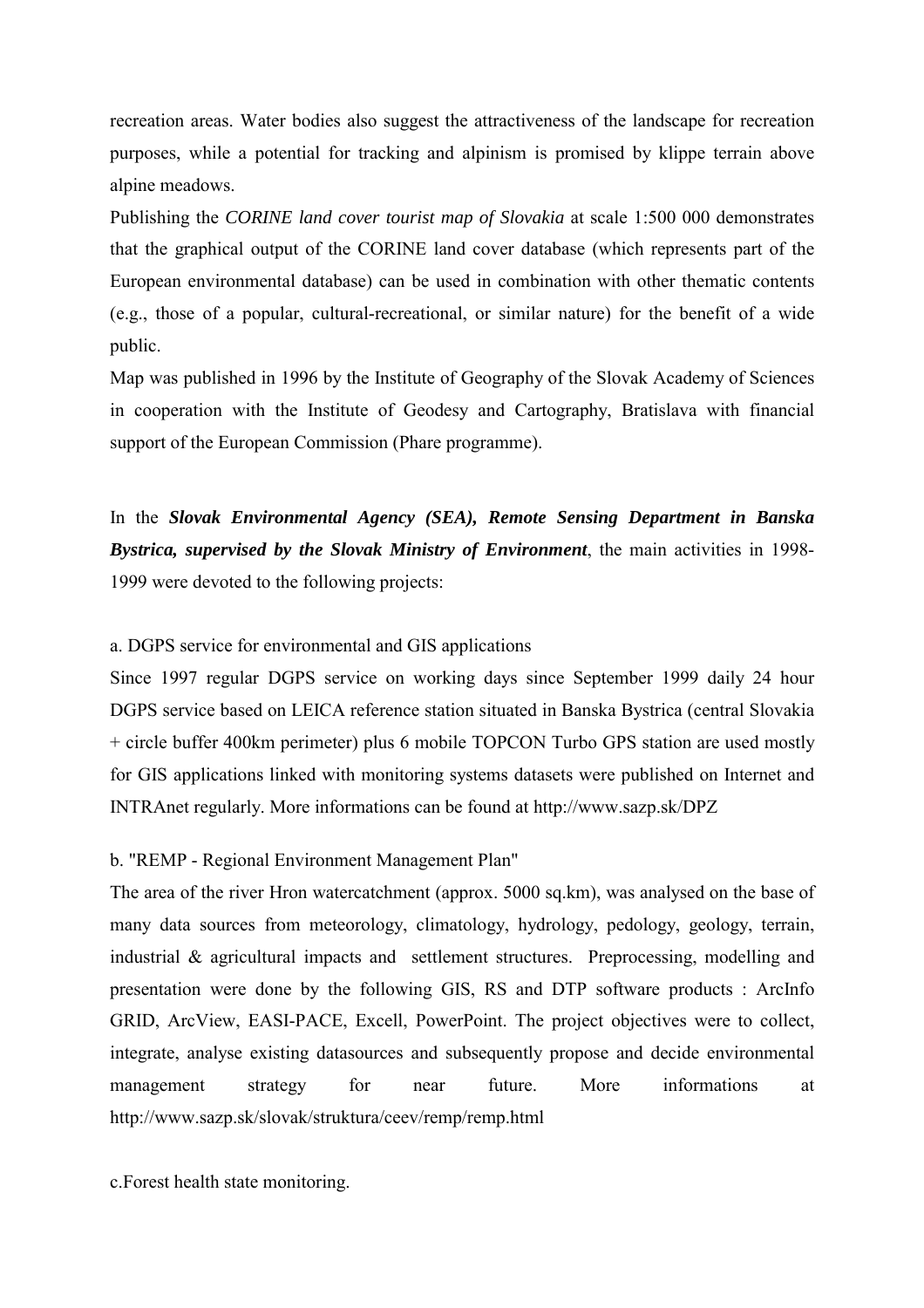The project is based continual cooperation between FRIS and SEA after the tree species composition completed in 1998 the health state will be assessed on the base of LANDSAT TM and terrain monitoring. several time horizons were georeferenced and prepared for time sequence analysis tha should be done in year 2000. Informations are at [http://www.fris.sk,](http://www.fris.sk/) [bucha@classic.fris.sk,](mailto:bucha@classic.fris.sk) [http://www.sazp.sk/DPZ,](http://www.sazp.sk/DPZ) [machkova@sun.sazp.sk](mailto:machkova@sun.sazp.sk)

d. Remote Sensing Dept. (RSD) at SEA continues in the support of multidisciplinar RS projects, GIS applications and education. RSD is responsible of the satellite archive datasets from sensonrs LANDSAT TM and SPOT Pan over the Slovakia. RSD preprocess subsets for several Slovak institutions universities and as well as for international projects.

The *Forest Research Institute in Zvolen, supervised by the Ministry of Agriculture* was working mainly on the problems of the classification of forest tree damage in Slovakia by using LANDSAT TM data.

The methodology for classification of forest tree damage on national level in Slovakia was developed. New coefficient of orthogonal transformation optimised for classification of forest damage and forest tree species composition were derived from original LANDSAT TM set. Two-phase sampling statistical approach was suggested for classification of forest damage. Calculation of two transformed images was 1st phase for evaluation of forest damage. The more precise assessment were carried out in second phase at 111 permanent monitoring plots and at 150 forest compartments. Regression model between 1st a 2nd phase data was derived and data from 1st phase was corrected on the base of this model. Result was processed in form of thematic map of forest damage in Slovakia in scale 1:500000.

In the frame of the project "Conservation of biodiversity of selected forest communities", and of its subproject "Ecological stability of forest communities" the main result was developing a satellite-based methodology for monitoring of selected parameters of forest biodiversity at regional scale.The project solves a problem of classification of ecological stability of selected forest communities on the base of set of indicators. Possibilities of the using remote sensing were investigated in model areas in Vajskovska and Lomnista valley in Low Tatras mountains. The satellite-based methodology was developed for assessing and monitoring of tree species composition, mixture of tree species and forest damage. For forest management practice it is necessary to use combination of satellite images with aerial photos and terrestrial data. Only this approach can provide cost-effective and objective system for obtaining regular and up-todate information of described indicators.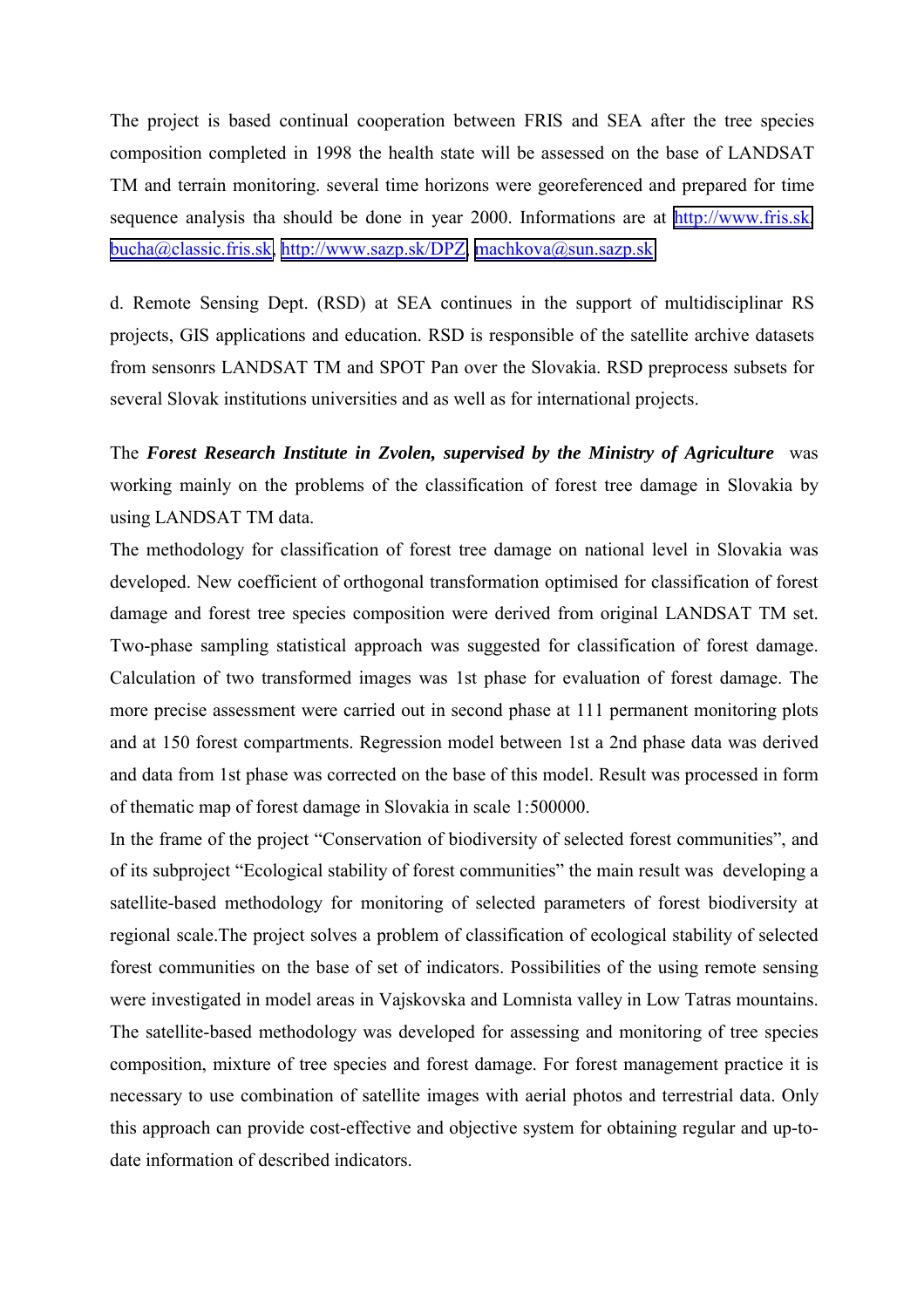In the frame of project of Environmental monitoring in 1998 according to the "Agreement between the Government of the Slovak Republic and the Government of Hungary about Certain Temporary Measures and Discharges to the Danube and Mosoni Danube, signed April 19, 1995" and its subproject " Aerial inventory of forest health condition in Gabcikovo region" the main results were obtained in classification of forest health condition under influence of Gabcikovo dam using colour IR photos. Forest Research Institute took 75 infrared aerial photos on 22 August 1999 from all area between river Danube and bypass canal. All photos were scanned , georeferenced in JTSK projection and mosaic (figure 11). Two-phase sampling statistical approach was used for classification of forest damage. There was carried out detailed assessment of forest damage (defoliation) in 56 forest compartments. Almost 76% of forest stands are healthy, 20% are slightly damaged and 4% severe damaged. Result were processed in form of thematic map of forest stand damage in scale 1:20000.



Figure 12. Part from mosaic of infrared aerial photographs with poplar (red colour) and willow (white to purple colour) forest stands overlay with boundaries of forest compartments.

The Computational Intelligence Group of the Department of Cybernetics and Artificial Intelligence*, Faculty of Electrical Engineering and Informatics, Technical University of Košice* was involved in several projects dealing with remote sensing or related technologies. It involved also the cooperation with University of Minnesota, US on the project "Fuzzy classification and accuracy assessment of classification of remote sensed images" , as well as projects like "Education in Water Management" and " Computational Intelligence in Decision Procedures". During the period also cooperation with the Boston University, US and with the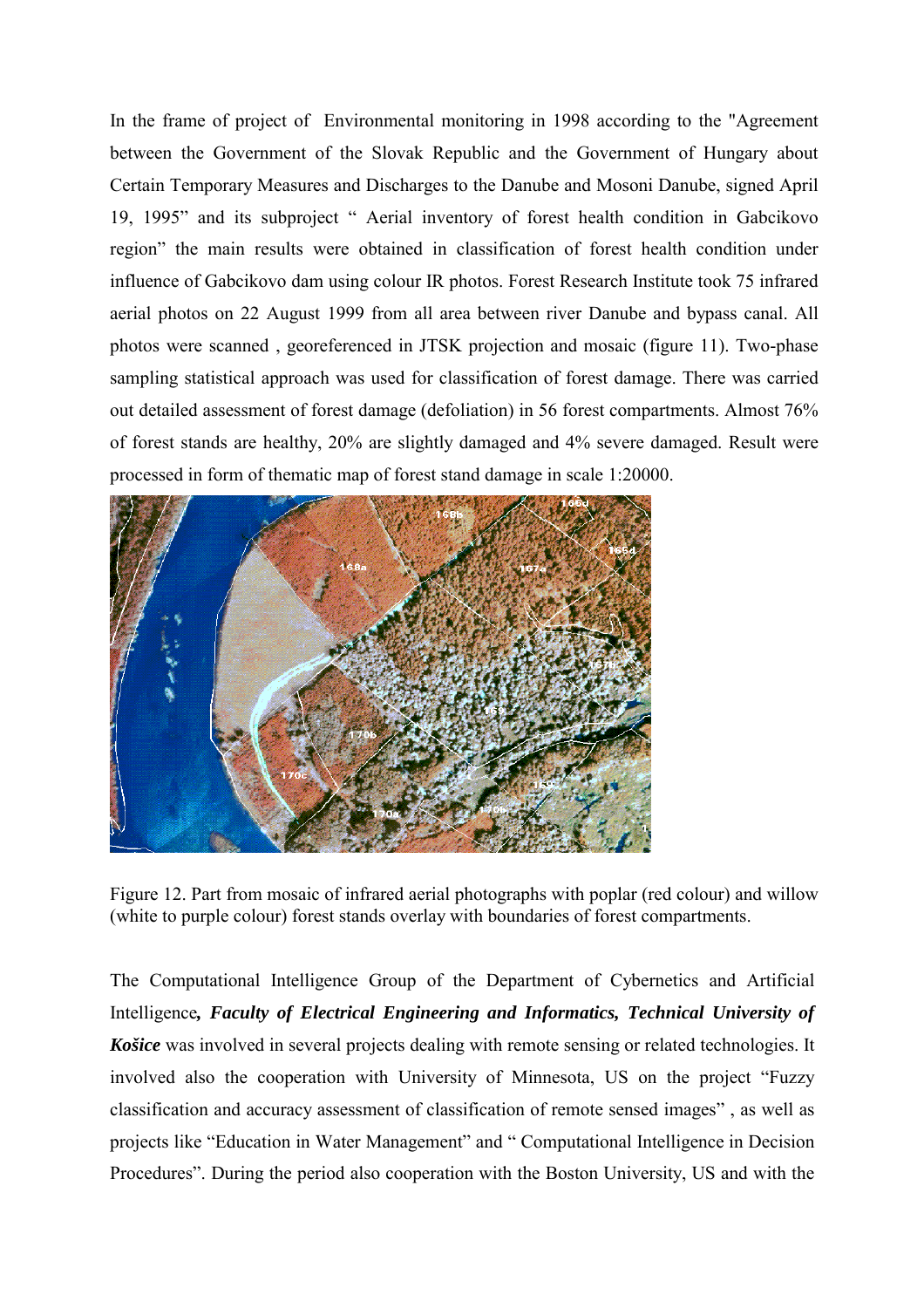University of Dortmund, Germany was active. The results are listed in refernecs. The computational intelligence tools were tested and development of their improvement and hybrid approaches research is underway. The research has been focused to enhancement of clasification results on Landsat (tm) data and on aireal videoimagery [5-11]. Cooperation with Boston University is done mainly in ART neural network area. The aim is to develop satelite image classifier with high adaptibility and performance. Accuracy assessment is estimated by the help of contigency tables. Also neural networks for prediction purposes were tested in urban water runoff prediction modeling [8].

Further research is in progress in development of Computational intelligent tools for classification of satelite images including SPOT image over city of Košice.

#### References:

1. Bucha,T.,1999: Classification of tree species composition in Slovakia by using satellite images as a part of monitoring biodiversity of forest ecosystems. LVÚ Zvolen, Acta Institutis Forestalis Zvolen, 1999, in print.

2. Bucha, T., V. Vladovič: DPZ a nová mapa drevinového zloženia lesov Slovenska. [Remote sensing and new map of forest tree species composition in Slovakia]. GeoInfo,č. 2/1998, Computer Press,Ostrava s.r.o, s.42-44, 1998.

3. Feranec, J., J. Oťahel, J. Pravda" CORINE Land cover tourist map of Slovakia, ITC Journal, 1, 25-30, 1998.

4. Feranec, J. : Interpretation of element "association": Analysis and definition, International Journal of Applied Earth Observation and Geoinformation, 1, 64–67, 1999.

5. Feranec, J., Oťaheľ, J., Šúri, M., Cebecauer. T.: Landscape Changes in Slovak Republic 1970.–1990s. ISPRS Archives (in print).

6. Kopčo N., Sinčák P.: Evaluation of Dependence on cluster representation in Artmap classifiers, accepted to Procceedings of INES (Intelligent Engineering Systems 99), Stara Lesná, Slovakia, 377-381, 1999.

7. Kopčo, N., Sinčák, P., and Veregin, H. (1999a) "Extended Methods for Classification of Remotely Sensed Images Based on ARTMAP Neural Networks," in Computational Intelligence – Theory and Applications (Lecture Notes in Computer Science 1625), Proceedings of International Conference "The 6-th Fuzzy days," Dortmund, Germany, May 1999, pp. 206-219

8. Sinčák P., Kopčo N., Zeithaml : Stone pit identification using neural networks, Procceedings of INES (Intelligent Engineering Systems 99), Stara Lesná, Slovakia, pp 393-395, 1999.

9. Sinčák P., Bundzel M., Sokac M., Sztruhar D., Marsalek J.: Urban runoff prediction by neural network, Proceedings of the 3.-rd International Conference on Hydroinformatics, Copenhagen, August